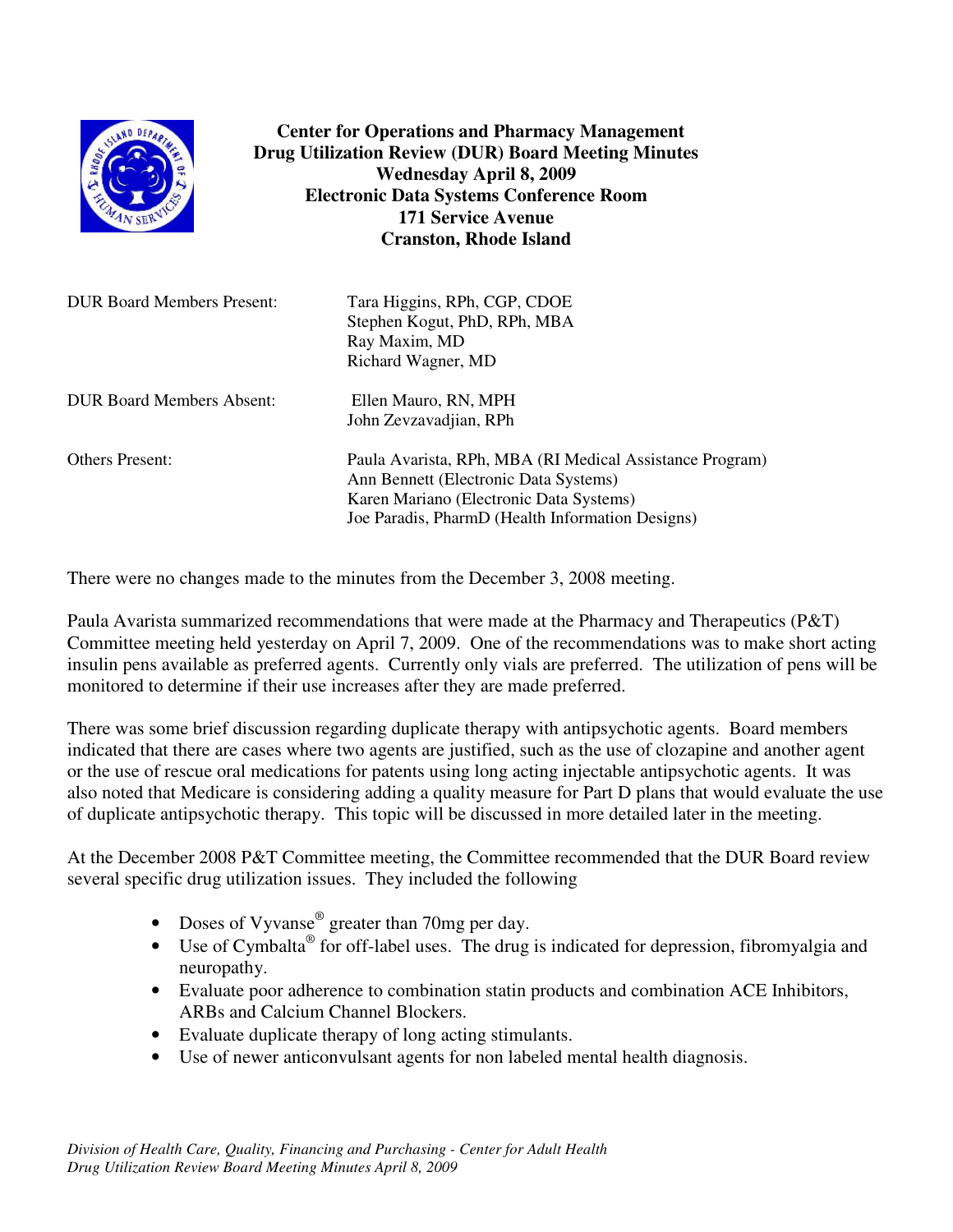For the calendar year of 2008 and the first two months of 2009, only one patient was found to be taking a dose of Vyvanse<sup>®</sup> greater than 70mg. However, the patient recently discontinued the drug and is now taking Adderall ® XR.

Approximately one quarter of the patients with claims for Cymbalta® did not have a diagnosis that is listed in the product labeling. However, the drug is indicated for fibromyalgia and no specific ICD-9 code is available for this particular diagnosis. Since the drug is non-preferred and requires prior authorization, requests for the drug could be reviewed to determine what diagnoses appear on the request forms.

Specifically the P&T Committee had requested that the DUR Board evaluate non-compliance of ACE inhibitor, ARB and statin combination products. Currently, HID does not have criteria in place to review underuse of these combination products. However, criteria will be developed. The utilization of these products is also low compared to the overall use of statin, ACE inhibitors and ARBs. HID does have in criteria for the ACE inhibitors, ARBs and statins. Underuse criteria for statins are active for Rhode Island. Underuse criteria for ACE inhibitors and ARBs will be activated. Currently criteria are set to alert if less than 78% of drug dispensed, based on days supply, has been utilized. The exact criteria is set at less than 70 utilized units over the most recent 90-day time period.

In evaluating underuse criteria for statins, approximately 10% of patients with any claims for statins over the previous three months had exceptions to the criteria. However, the Board noted that looking at data for all of 2008 showed that patients on average had only five refills per year of statins, suggesting poor adherence overall. It was also noted that all patients' data are included and continuous eligibility of patients was not determined. In addition, it is likely that what appears as gaps in adherence for some patients may be due to hospitalizations. It was recommended to compare adherence rates for Rhode Medicaid with other state Medicaid program or other health plans if possible. The Board also recommended that criteria be developed to evaluate poor adherence to metformin.

The Board indicated that poor adherence is an ongoing issue for almost all patient groups for asymptomatic conditions such as hypertension and hypercholesterolemia. The longer patients are taking medications, the lower their adherence rates. The link between low adherence rates and increasing hospitalization rates was noted. A program initiated by Blue Cross to improve adherence was discussed which involves patients being assigned a "health coach" to help improve adherence rates.

Specific to poor adherence to lipid lowering medications, Board members suggested that laboratory data be used to determine if patient cholesterol levels were controlled. Lab data for Medicaid patients is not available for review. However, procedure codes could be reviewed to determine if labs were at least being performed on a regular basis. It was noted by Board members that for monitoring patients with diabetes there are specific procedure codes (CPT-II codes) for Hemoglobin A1c than indicate if the level is greater than 9.0%, between 7.0% -9.0% or less than 7.0%. Review of these codes for specific patients would indicate if patients with diabetes were controlled over time without the need to review actual laboratory data.

Only five patients were noted to be taking two different long acting stimulants concurrently. The Board asked if the total number of patients taking long acting stimulants could be determined to calculate the percentage of patients on two different agents.